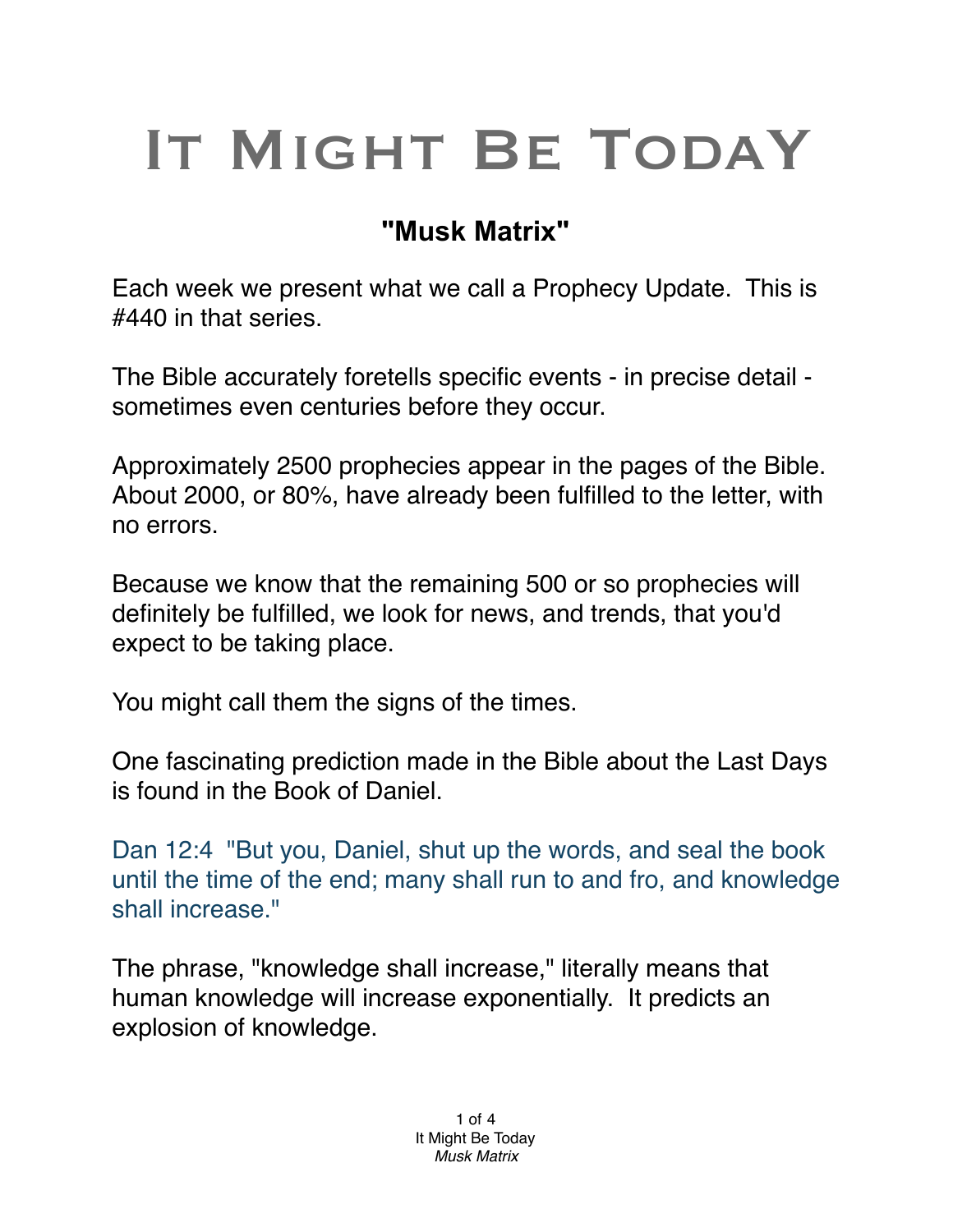We live in the first time in human history when that prophecy is not only possible, but is being fulfilled.

The explosion of knowledge is so prevalent that it has elicited a rather fantastic reaction from Elon Musk.

If you don't know who he is, you should. He is a major player in the world today. He is the founder, CEO and CTO of SpaceX; cofounder, CEO and product architect of Tesla Motors; chairman of SolarCity; co-chairman of OpenAI; co-founder of Zip2; and cofounder of PayPal.

As of April 2016, he has an estimated net worth of \$12.3 billion, making him the 68th wealthiest person in the US.

He made headlines recently in an article titled, *We are Living in a Computer Simulation.*

## Excerpts:

Elon Musk has said that there is only a "one in billions" chance that we're not living in a computer simulation.

Our lives are almost certainly being conducted within an artificial world powered by AI and highly-powered computers, like in *The Matrix*, the Tesla and SpaceX CEO suggested at a tech conference in California.

Mr. Musk, who has donated huge amounts of money to research into the dangers of artificial intelligence, said that he hopes his prediction is true because otherwise it means the world will end.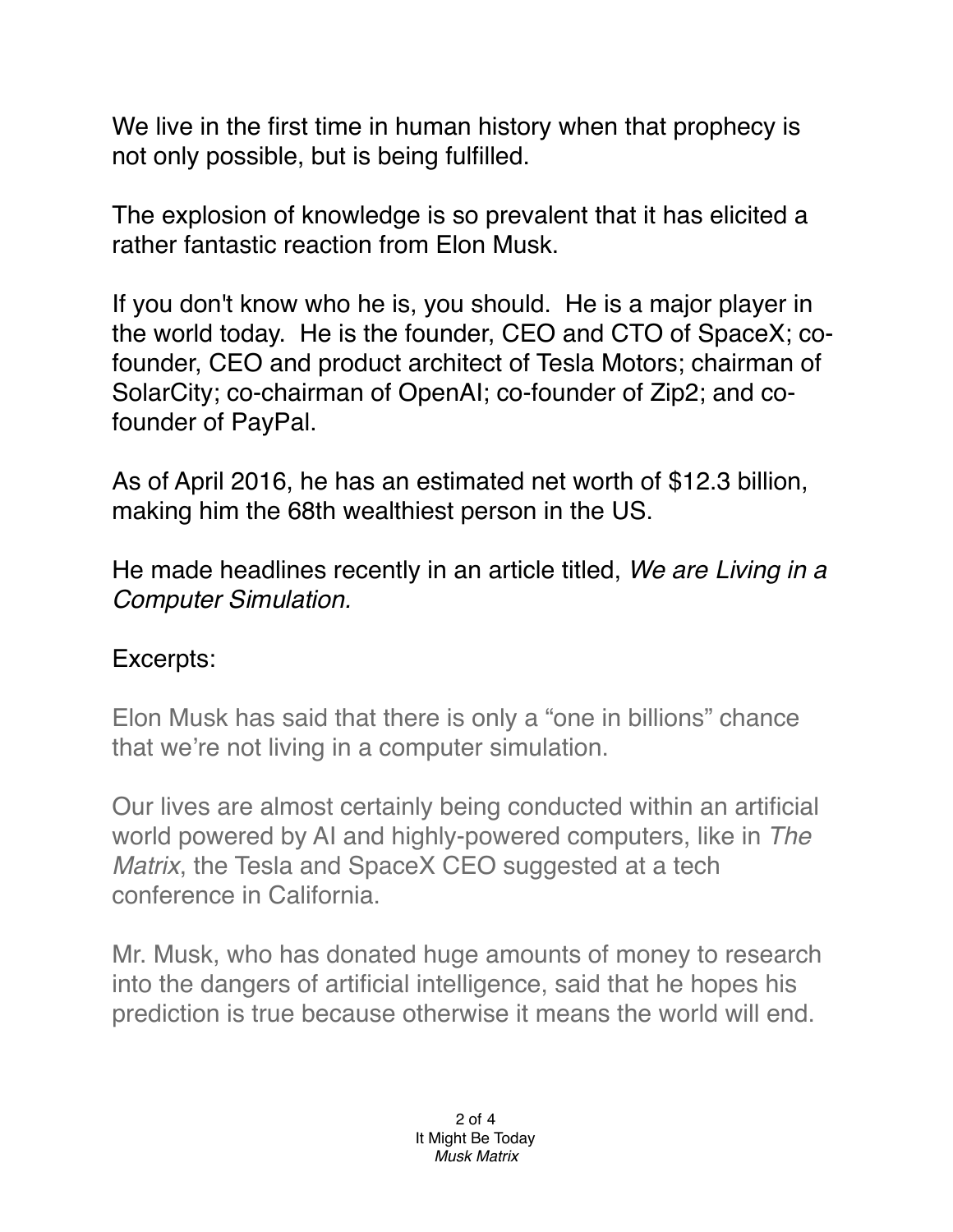Musk bases his argument on the explosion of knowledge. Here is how he reasons it out:

"The strongest argument for us probably being in a simulation I think is the following. 40 years ago we had Pong – two rectangles and a dot. That's where we were.

"Now 40 years later we have photorealistic, 3D simulations with millions of people playing simultaneously and it's getting better every year. And soon we'll have virtual reality, we'll have augmented reality.

"If you assume any rate of improvement at all, then the games will become indistinguishable from reality, just indistinguishable."

He said that even if the speed of those advancements dropped by 1000, we would still be moving forward at an intense speed relative to the age of life.

And, by the way, he said that either we will make simulations that we can't tell apart from the real world, "or civilization will cease to exist."

He is picking up on the idea that the knowledge explosion can only go on for so long before the world as we know it must end.

Musk isn't someone on the fringe. He is a major force in our world.

It's all right out of Daniel.

[http://www.independent.co.uk/life-style/gadgets-and-tech/news/elon-musk-ai-artificial-intelligence](http://www.independent.co.uk/life-style/gadgets-and-tech/news/elon-musk-ai-artificial-intelligence-computer-simulation-gaming-virtual-reality-a7060941.html)computer-simulation-gaming-virtual-reality-a7060941.html